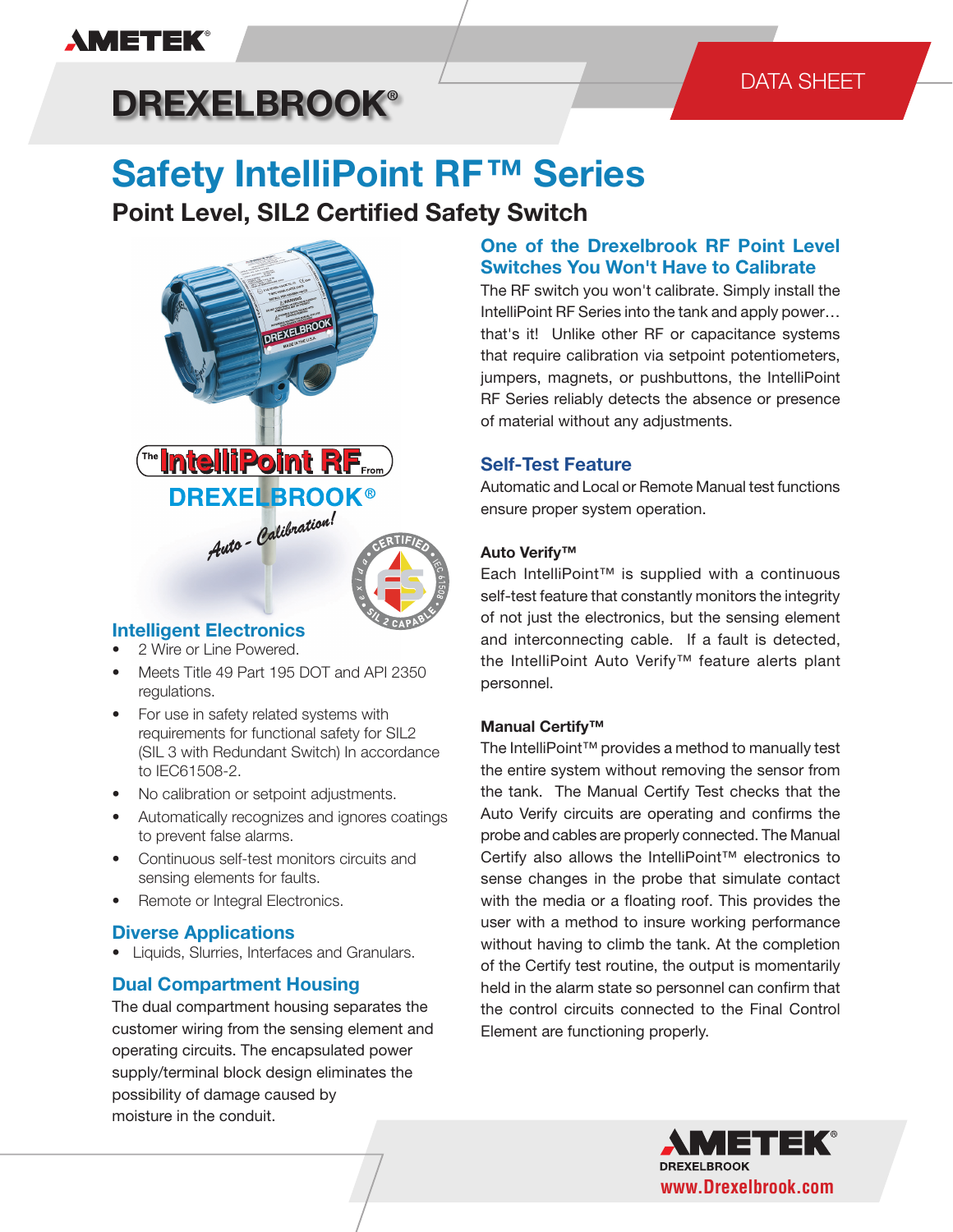# **Safety IntelliPoint RF™ Series**

#### **Specifications**

**Technology:** RF Admittance/Capacitance

**Calibration:** None

**Modes Of Operation:** High Level Fail Safe

**Repeatability:** 2 mm (0.08 inch) conductive liquids

**Response Time:** Less than one second

**Indicators:** LEDs: Green Power, Red Alarm

**Self-Check:** AutoVerify automatically and continuously checks electronics and sensing element for faults. Manual Certify checks that the AutoVerify circuits are functioning.

**Time Delay:** 0-60 seconds, forward acting

#### **2 Wire Loop Powered:**

**Power Supply:** 13 to 30 VDC Note: The minimum supply voltage at the transmitter terminal is: 13 VDC at 22mA (Fault) 19 VDC at 5mA (Fault)

**Power Consumption:** 1 Watt maximum

**Output:** 8 mA - Alarm 16 mA - Normal 22 mA - Fault *(or field-selectable)* 8 mA - Normal 16 mA - Alarm 5 mA – Fault

**Line Powered: Power Supply**: Universal Supply 85 to 250 VAC 21 to 100 VDC Auto-Detecting w/o Jumper Changes

DC to 400 Hz

**Power Consumption: 2 Watts maximum** 

**Relay Contacts:** (2) SPDT Maximum Contact Load: 5A/30 VDC/ 5A/250 VAC - Environmentally Sealed Minimum Contact Load (DC): 100 mA/12 VDC 0 to 200 mA / 12 VDC Optional

**Ambient Electronic Temperature:**

-30 to 58°C (-22 to 136°F) IECEx Line Powered -30 to 70°C (-22 to 158°F) ATEX / IECEx 2 Wire -40 to 70°C (-40 to 158°F) FM / FMC

**Storage Temperature:**

-40 to 85°C (-40 to 185°F)

**Housing:** Dual Compartment, Powder-Coated aluminum with two cable entries

#### **Cable Entry:**

M20 x 1.5 (ATEX / IECEx) ¾-inch NPT (FM / FMc)

#### **Ingress Protection:** IP66 NEMA 4, 4X

#### **Approvals:**



The IntelliPoint RF Point Level System Transmitter has OVED been evaluated as Explosion-proof for use in Class I, Division 1, Groups A, B, C, and D, Dust-Ignition proof for use in Class II and III, Division 1, Groups E, F, and G; Non-incendive for use in Class I, Division 2, Groups A, B, C, and D;

Suitable for use in Class II and III, Division 2, Groups F and G Hazardous (Classified) Indoor and Outdoor (Type 4, 4X, IP66) Locations with Intrinsically Safe connections to Class I, II, and III, Division 1, Groups A, B, C, D, E, F, and G Hazardous (Classified) locations.

Reference control drawing 420-0004-144-CD for the SxRxL Series and Control Drawing 420-0004-173-CD for the SxRxT Series; Intrinsically Safe for use in Class I, II, and III, Division 1, Groups A, B, C, D, E, F, and G hazardous (Classified) locations in accordance with entity requirements and control drawing 420-0004-173-CD.

#### **ATEX: (FM14ATEX0049)**



2 Wire Loop Powered II 1 G Ex ia IIC T5…T2 -30°C ≤ TAMB ≥ +70°C; IP66 II 1 D Ex ia IIIC T90°C -30°C ≤ TAMB ≥ +70°C; IP66

Line Powered

II 2 (1) G Ex d [ia] IIC T5…T2 -30°C ≤ TAMB ≥ +70°C; IP66 II 2 (1) D Ex tb [ia] IIIC T90°C -30°C ≤ TAMB ≥ +70°C; IP66

Reference control drawing 420-0004-175-CD for SxRxT and 420- 0004-146-CD for SxRxL entity and installation requirements

#### **IECEx: (FTZU 18.0007X)**

2 Wire Loop Powered Ex ia IIC T5 Ga Ex ia IIIC T90ºC Da  $-30^{\circ}$ C ≤ Ta ≤ 70 $^{\circ}$ C

Line Powered

System: Ex db ia [ia Ga] IIC T5 Gb/Ga Ex tb ia [ia Da] IIIC T90ºC Db/Da  $-30^{\circ}$ C ≤ Ta ≤ 58°C

Sensor: Ex ia IIC T5 Ga Ex ia IIIC T90ºC Da  $-30^{\circ}$ C ≤ Ta ≤ 58°C

Reference control drawing 420-0004-562-CD for SxRxT and 420-0004-563-CD for SxRxL entity and installation requirements

# **2460**

**MTTF (Mean Time to Failure):**  285 Years, Independently Tested

#### **Safety:**



SIL2 (SIL 3 with Redundant Switch) IEC61508-2 ed2, 2010 (EXIDA)

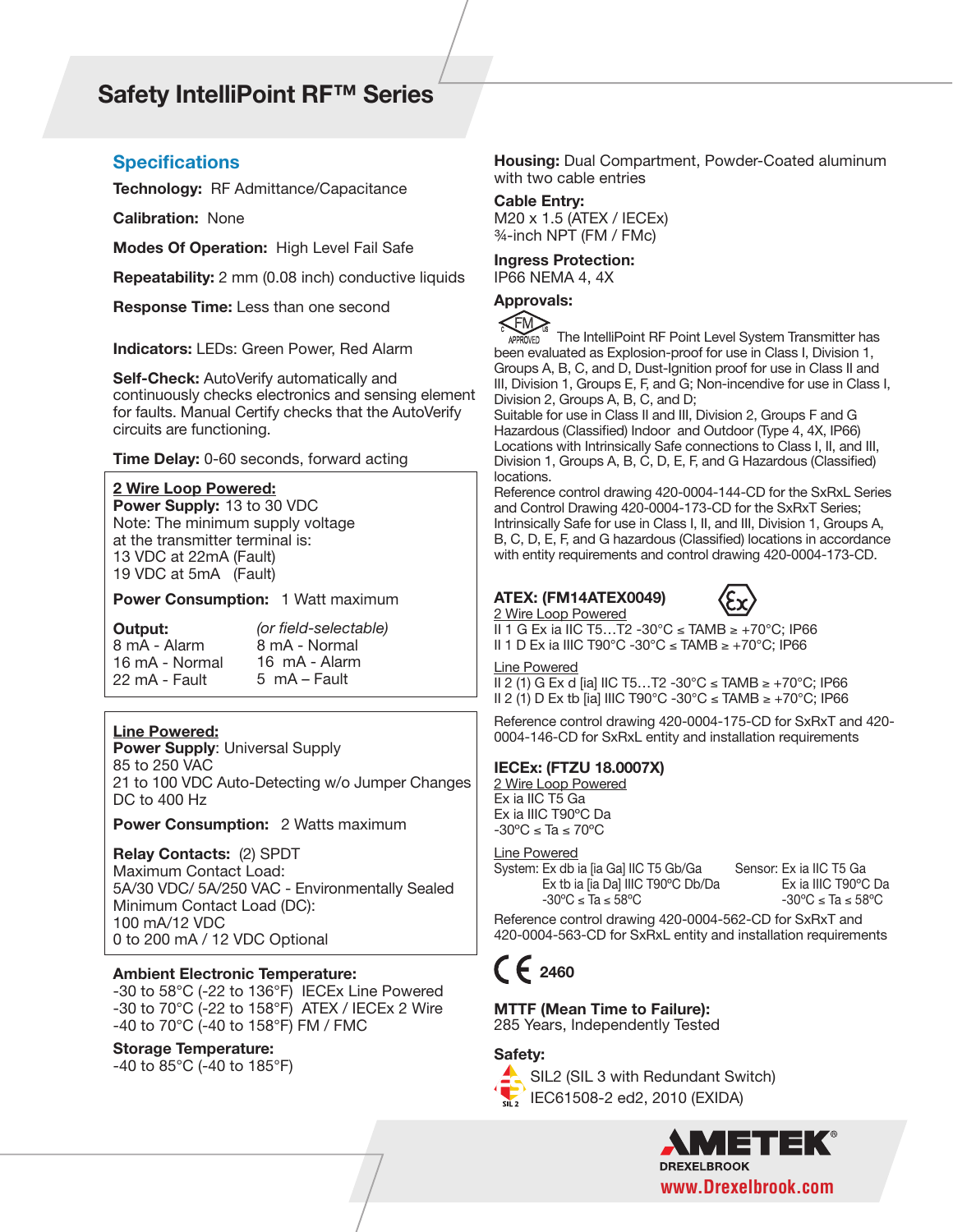# **Safety IntelliPoint RF™ Series**



 $\frac{1}{2}$  with Redundant Switchester (Sil 3 with Redundant Switch)  $\frac{1}{2}$ 

FMEDA Tested for conformity by Exida.com®

## **Input Wiring**

**Dimensions**

**Wiring Dimensions**



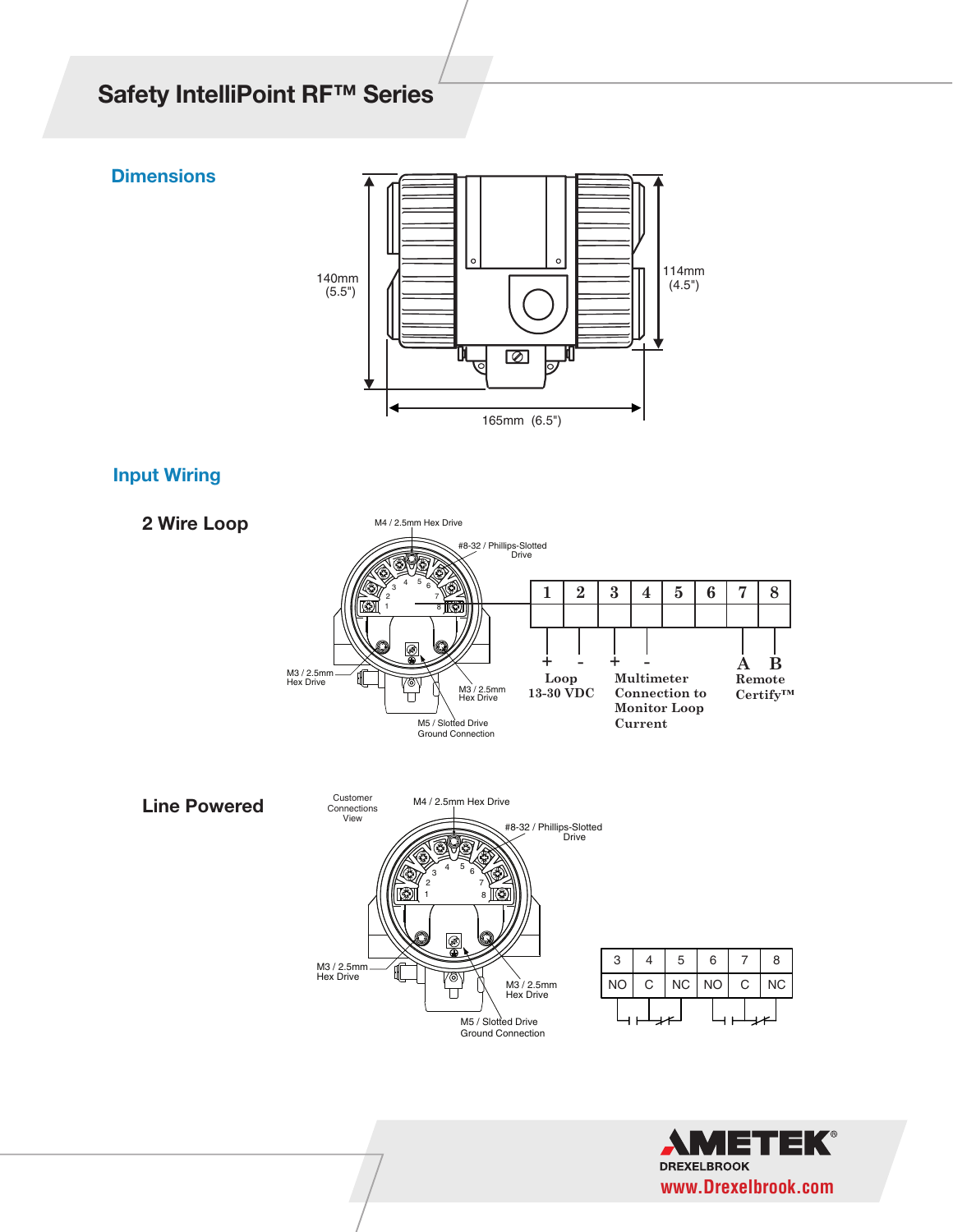# $\blacksquare$ *Safety IntelliPoint RF™ Series* SIL2 DATASHEET DATASHEET DATASHEET DATASHEET DATASHEET DATASHEET DATASHEET DATASHEET DATASHEET DATASHEET DATAS<br>Silaa dadka waxaa ah dhamaan dadka waxaa ah dhamaan dadka waxaa ah dhamaan dadka waxaa ah dhamaan dadka waxaa

### **Model Numbering**

#### **Safety IntelliPoint RF** ™



Not all mounting options are available with all sensing elements

|                  | <b>NPT Threads</b>   |            |                |                  |                   |        |              |                     |                  | <b>Sanitary TriClamps</b> |                |     |                 |                |      |              |
|------------------|----------------------|------------|----------------|------------------|-------------------|--------|--------------|---------------------|------------------|---------------------------|----------------|-----|-----------------|----------------|------|--------------|
| A <sub>1</sub> B | 3/4"NPT              | 316SS      |                | A2B              | 1"NPT             | 316SS  |              | C <sub>2</sub> B    |                  | 1"TriClamp                | 316SS          | C4B |                 | 2"TriClamp     |      | 316SS        |
| A <sub>1</sub> C | 3/ <sub>4</sub> "NPT |            | Hastelloy C    | A <sub>2</sub> C | 1"NPT             |        | Hastelloy C  |                     |                  | C3B 11/2"TriClamp         | 316SS          |     |                 |                |      |              |
| A <sub>1</sub> P | 3/ <sub>4</sub> "NPT | <b>PFA</b> |                |                  |                   |        |              |                     |                  |                           |                |     |                 |                |      |              |
|                  |                      |            |                |                  |                   |        |              | <b>ANSI Flanges</b> |                  |                           |                |     |                 |                |      |              |
|                  | <b>DIN Flanges</b>   |            |                |                  |                   |        |              | DA1                 | 1"               | 150#                      | RF 316/316L SS |     | DA2             | 1"             | 150# | <b>RFCS</b>  |
| E01              | 25 mm                | 16 bar     | RF 316/316L SS | E02              | 25 mm             | 16 bar | RF CS        | DB <sub>1</sub>     | $1\frac{1}{2}$   | 150#                      | RF 316/316L SS |     | DB <sub>2</sub> | $1\frac{1}{2}$ | 150# | <b>RFCS</b>  |
| EP <sub>1</sub>  | 25 mm                | 40 bar     | RF 316/316L SS | EP <sub>2</sub>  | 25 mm             | 40 bar | RF CS        | DC <sub>1</sub>     | 2"               | 150#                      | RF 316/316L SS |     | DC <sub>2</sub> | 2"             | 150# | <b>RFCS</b>  |
| EQ1              | 50 mm                | 16 bar     | RF 316/316L SS | EQ <sub>2</sub>  | 50 mm             | 16 bar | RF CS        | DD <sub>1</sub>     | $2\frac{1}{2}$ " | 150#                      | RF 316/316L SS |     | DD <sub>2</sub> | $2\frac{1}{2}$ | 150# | <b>RFCS</b>  |
| ER <sub>1</sub>  | 50 mm                | 40 bar     | RF 316/316L SS | ER <sub>2</sub>  | 50 mm             | 40 bar | RF CS        | DE1                 | 1"               | 300#                      | RF 316/316L SS |     | DE <sub>2</sub> | 1"             | 300# | <b>RF CS</b> |
| ES <sub>1</sub>  | 80 mm                | 16 bar     | RF 316/316L SS | ES <sub>2</sub>  | 80 mm             | 16 bar | RF CS        | DF <sub>1</sub>     | $1\frac{1}{2}$   | 300#                      | RF 316/316L SS |     | DF <sub>2</sub> | $1\frac{1}{2}$ | 300# | <b>RF CS</b> |
| ET <sub>1</sub>  | 80 mm                | 40 bar     | RF 316/316L SS | ET <sub>2</sub>  | 80 mm             | 40 bar | RF CS        | DG <sub>1</sub>     | 2"               | 300#                      | RF 316/316L SS |     | DG2             | 2"             | 300# | <b>RF CS</b> |
| EU1              | $100$ mm             | 16 bar     | RF 316/316L SS | EU <sub>2</sub>  | $100 \text{ mm}$  | 16 bar | RF CS        | DH <sub>1</sub>     | $2\frac{1}{5}$   | 300#                      | RF 316/316L SS |     | DH <sub>2</sub> | $2\frac{1}{2}$ | 300# | <b>RF CS</b> |
| EV <sub>1</sub>  | $100$ mm             | 40 bar     | RF 316/316L SS | EV <sub>2</sub>  | 100 mm            | 40 bar | RF CS        | DI1                 | 3"               | 150#                      | RF 316/316L SS |     | DI <sub>2</sub> | 3"             | 150# | <b>RF CS</b> |
|                  | EW1 150 mm           | 16 bar     | RF 316/316L SS |                  | EW2 150 mm        | 16 bar | RF CS        | DJ1                 | 3"               | 300#                      | RF 316/316L SS |     | DJ <sub>2</sub> | 3"             | 300# | <b>RF CS</b> |
| EX <sub>1</sub>  | 150 mm               | 40 bar     | RF 316/316L SS |                  | <b>EX2</b> 150 mm | 40 bar | <b>RF CS</b> | DK1                 | 4"               | 150#                      | RF 316/316L SS |     | DK <sub>2</sub> | 4"             | 150# | <b>RF CS</b> |
|                  |                      |            |                |                  |                   |        |              | DL <sub>1</sub>     | 4"               | 300#                      | RF 316/316L SS |     | DL <sub>2</sub> | 4"             | 300# | <b>RF CS</b> |
|                  |                      |            |                |                  |                   |        |              | DM1                 | ് 6"             | 150#                      | RF 316/316L SS |     | DM2 6"          |                | 150# | RF CS        |
|                  |                      |            |                |                  |                   |        |              | DN <sub>1</sub>     | 6"               | 300#                      | RF 316/316L SS |     | DN <sub>2</sub> | 6"             | 300# | <b>RF CS</b> |
|                  |                      |            |                |                  |                   |        |              |                     |                  |                           |                |     |                 |                |      |              |